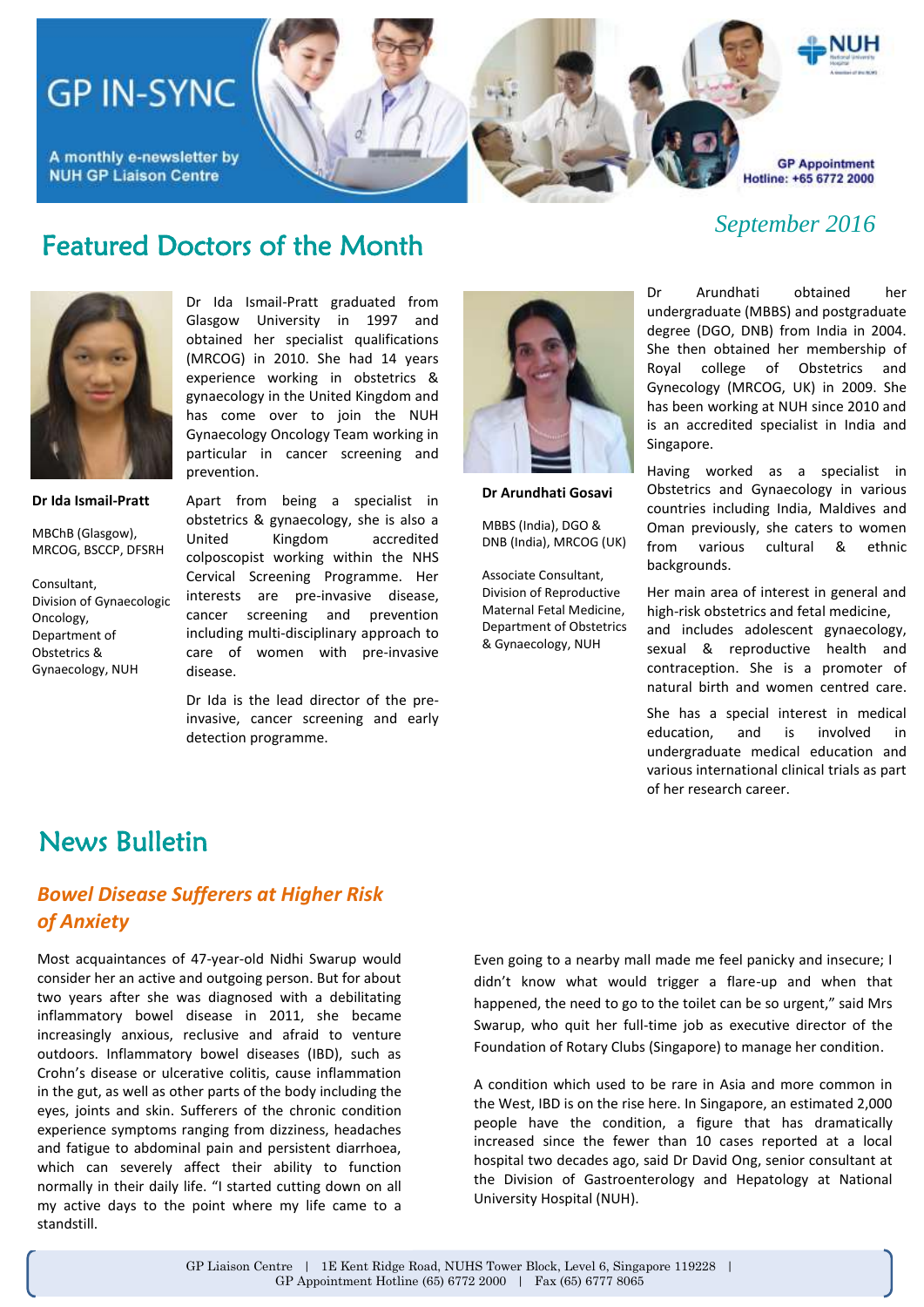

### **GP Liaison Centre (GPLC)**

GP Appointment Hotline: +65 6772 2000 Visit us at [http://www.nuh.com.sg/nuh\\_gplc/](http://www.nuh.com.sg/nuh_gplc/)

# News Bulletin Continued…

#### *A Psychological Burden*

It is currently not known what causes IBD. Those with a family history tend to have a higher risk of getting it. In Singapore, Indians seem to be more vulnerable to the disease than the Chinese, said Dr Ong.



When Mrs Midhi Swarup was diagnosed with Crohn's disease, she was shocked to learn that she would have to live with the disease for the rest of her life. She now takes at least 11 pills daily.

While IBD is not usually life-threatening, its rising trend is a cause for concern due to its huge impact on quality of life. A recent study by researchers from the University of Toronto found that IBD sufferers are twice as likely to suffer from general anxiety disorders compared to those without the condition. Patients often experience a "double jeopardy", they said in a press release.

Not only do sufferers grapple with the physical symptoms, which can affect their daily lives and sometimes cause embarrassment, they also experience psychological effects of living with the incurable chronic disease. The study, which was published last year in the medical journal, Inflammatory Bowel Diseases, also found that women sufferers were particularly vulnerable to anxiety disorders compared to male patients.

For Mrs Swarup, the anxiety began two years before she was diagnosed with Crohn's disease. In 2009, she began experiencing a host of incapacitating symptoms after a holiday in Europe. After consulting various doctors, none of whom could pinpoint a cause, Mrs Swarup had wondered if she was dying from an unidentifiable illness. "It was a confusing time for me. I don't normally cry easily but once in the middle of a family dinner, I suddenly broke down because I felt like I was on a verge of collapsing from some horrible mysterious illness.

At one point, I was preparing for the worst by telling my three children to be independent and start doing things on their own," she said. Mrs Swarup was diagnosed in 2011 after severe diarrhoea landed her in the Accident and Emergency department. While a diagnosis provided some relief, she was shocked to learn that she would have to live with the disease for the rest of her life. She now takes at least 11 pills daily. There is currently no cure for IBD, but effective treatments such as biologics — including a newly available one which specifically targets inflammation in the gut  $-$  can help patients suppress inflammation and keep the disease at bay, said Dr Ong.

With the majority of IBD patients requiring medication for life, Dr Ling said anxiety and depression can strike especially when the condition is poorly controlled. "Moreover, the condition tends to strike during patients' most productive years, around the 20s and 30s, affecting all aspects of their quality of life," added Dr Ong. Both doctors said psychological support should be offered to patients as part of treatment.

According to Dr Ong, about 5 to 10 per cent of the IBD patients he sees require some form of psychological support. To help patients cope with the disease's emotional effects, a psychologist and social worker are part of NUH's multidisciplinary IBD service. It also runs an IBD hotline, manned by an advance practice nurse who specialises in the disease and provides advice to patients over the phone to help them cope with the symptoms.

Noting the lack of a non-medical support system for IBD patients after she was diagnosed, Mrs Swarup started the Crohn's and Colitis Society of Singapore in 2012. The society organises talks and runs a patient support group. Last year, it launched a "Can't Wait" card for IBD sufferers, in the hope that they will get priority in toilet queues by flashing it. "When I learnt that my condition was classified 'mild', I wondered how patients with more severe IBD go through it. Living with the disease can be very emotionally traumatic. Through the society, I hope to support fellow patients and help them make sense of this puzzling disease," said Mrs Swarup.